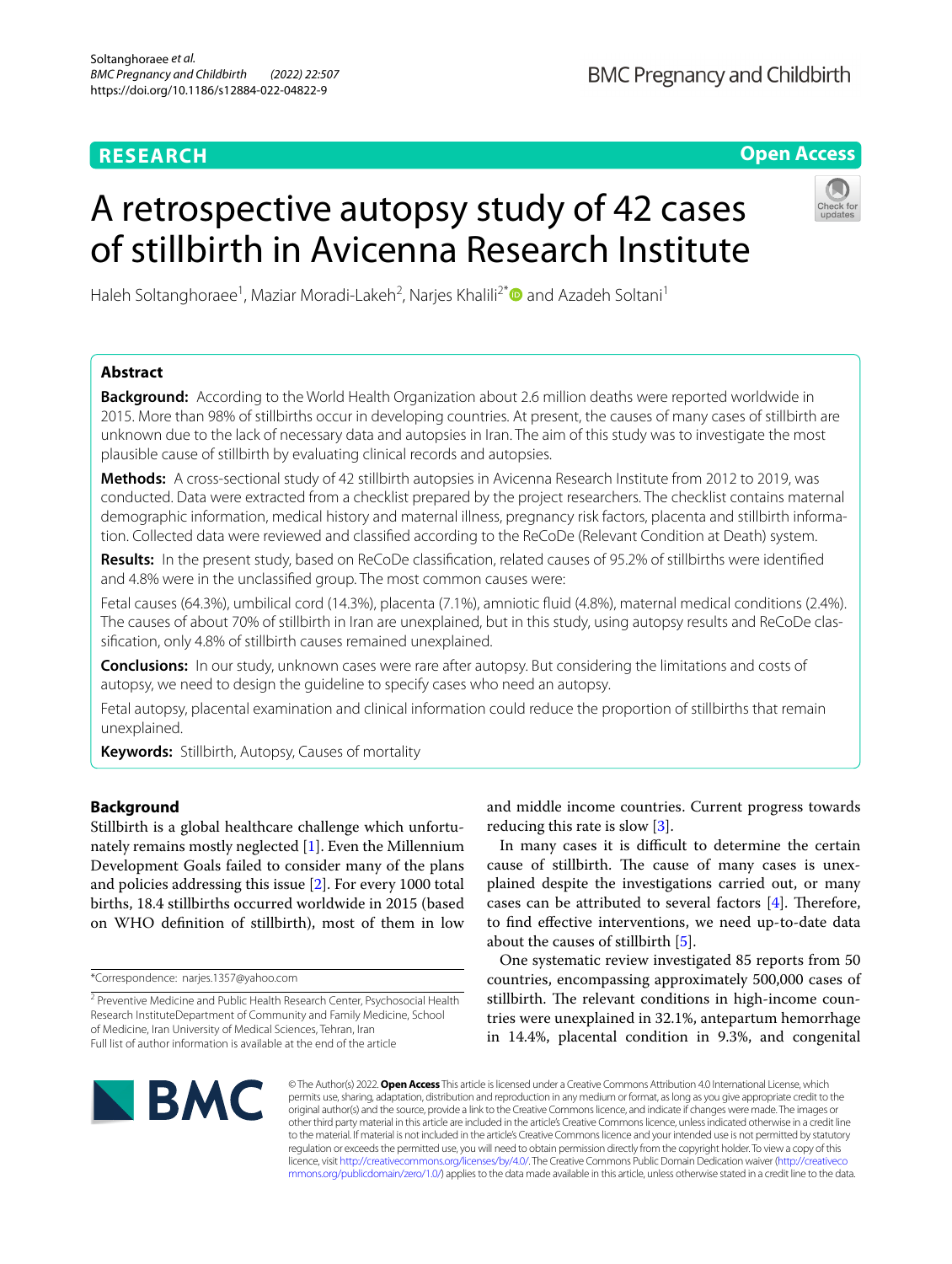anomalies in 8.4% of cases, other known causes in 22.7% and other unspecifed conditions in 14%. In middleincome countries, in about 43.7% of cases no specifc cause is recognized found for stillbirth.

In the cross sectional study in Surinam, all hospitals in this country during 1-year (2017) reviewed and classifed stillbirth causes using ICD-PM. Hypoxia occurred in 46% of cases and 41% were unclassifed [\[6](#page-6-5)].

The situation is worse in middle-income countries; the most frequent causes were placental condition (13.7%), specifc fetal/pregnancy pathologies (11.7%), antepartum hemorrhage (9.1%), other known causes (3.8%), other unspecifed condition (18.7%) and unexplained (43.7%) of cases.

In low-income countries, the causes included infection in 15.8%, hypoxic peripartum death in 11.6%, antepartum hemorrhage in 9.3%, and other known causes in 8.5%, other unspecifed condition in 13.8% and unexplained in 41% [[7\]](#page-6-6).

In a prospective observational multi-country study in sub-Saharan Africa, 1563 stillbirths were evaluated. They used healthcare providers' opinions, an expert panel and computer-based algorithms to assign cause of death. Most common causes of stillbirth were: asphyxia (18.5– 37.4%), placental disorders (8.4–15.1%), maternal hypertensive disorders (5.1–13.6%), infections (4.3–9.0%), cord problems (3.3–6.5%). 17.9–26.0% of cases remained unknown [\[8\]](#page-6-7).

In Iran, Iranian Maternal and Neonatal Network (IMaN), has registered almost all births (live & dead), data about maternal and neonatal health electronically in and out of the hospital across the country since 2014. According to this system, the stillbirth rate during the 3 years  $(2014–2016)$  was 7.42 per 1000 births. The causes of stillbirth are not mentioned in this system [[9](#page-6-8)].

Another challenge with stillbirth is the fact that more than 30 classifcation systems have been proposed to investigate the causes of stillbirth, and there is no agreement on a standardized international system for this purpose. Although International Classifcation of Disease (ICD 10, 2019 version) has a few codes related to stillbirth (including P95, Z35.2, Z37.1 and Z37.7), they are not useful for recognizing the leading causes or relevant conditions [\[10](#page-6-9)].

Flenady et al. evaluated diferent classifcation systems for stillbirth: Amended Aberdeen, Wigglesworth, PSANZ-PDC (Perinatal Society of Australia and New Zealand- Perinatal Death Classifcation), ReCoDe, Tulip and CODAC (Cause of death and associated condition). In Wigglesworth and Aberdeen many cases remained unexplained whereas CODAC and Tulip had the lowest unexplained cases. CODAC received the highest score in the ease of use score. Inter observer agreement was poor among Aberdeen and Wigglesworth. This research recommend CODAC, PSANZ-PDC, and ReCoDe for stillbirth classifcation [[11\]](#page-6-10). So we performed ReCoDe classifcation because it was more likely to provide related causes of stillbirth.Gardosi et al. designed the ReCeDe system, which is a hierarchical classifcation system that includes primary and secondary coding. Its ultimate goal is to identify relevant conditions at the time of intrauterine death [[12\]](#page-6-11).

Stillbirth imposes fnancial burden to the family and the country's health system and causes devastating psychological efect to the mother. Stillbirth can even afect subsequent pregnancies by infuencing decisions for future pregnancies [[9\]](#page-6-8).

This research is designed to investigate the related causes of stillbirth through autopsy based on ReCoDe classifcation in a series of stillbirth cases in Iran.

# **Methods**

This was a retrospective study on maternal clinical records and fndings of the autopsies performed on stillbirth cases. The autopsy reports of all stillbirths in Avicenna Research Institute from 2012 to 2019, were reviewed. According to the WHO and our Ministry of Health and Medical Education, stillbirth was defned as the birth of a baby with 22 or more completed weeks of gestation who died before or during labor [[13\]](#page-6-12).

In Iran there is not a defned protocol for referring stillbirth cases for autopsy, and the cases that are autopsied are made under the request of the doctor and the consent of the family. Moreover, the cost of an autopsy is expensive and not covered by insurance. Avicenna Research Institute is one of the advanced centers in Iran for treatment of infertility and recurrent abortion. The dead fetus is transferred to the center from diferent parts of the country; it is wrapped in a clean cloth, an impermeable cover, and covered with ice. Counselors ask parents questions about previous children, history of pregnancy and abortion, family history of genetic diseases, use of certain medications, and parental relationship to provide complete medical information to the diagnostic team. Then, the examination of pregnancy products (fetus, placenta and umbilical cord) is performed by an experienced pathologist. The autopsy of the fetuses was done completely, including macroscopic description, weight and measurements, internal evaluation of three parts of skull, chest, abdomen and pelvis. In addition, separate weighing of the internal organs and microscopic evaluation were done.

The complete autopsy is performed according to the guidelines mentioned in textbooks and references such as "Potter's pathology of fetus, infant and child" and "Embryo and fetal pathology, Eind Gilbert-Barness".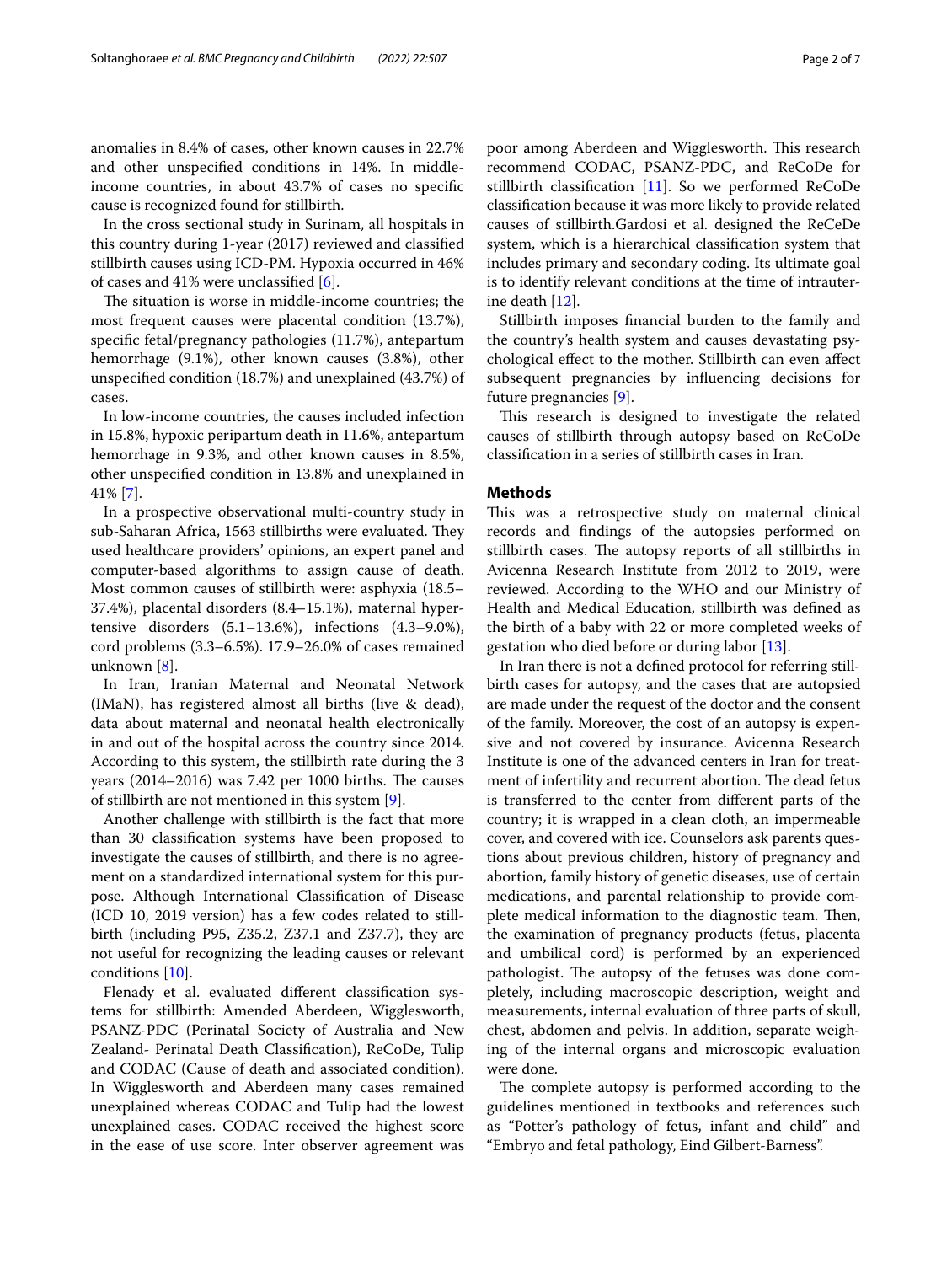One of the limitations in this feld was autopsy of dead fetuses, which were delivered more 7–10 days after death. The severe autolysis and maceration restricted the evaluation, especially of the brain.

For the diagnosis of the IUGR criteria were used in above-mentioned references, using growth curves and ratio of the brain to liver weight [\[14](#page-6-13)].

Organs are removed from the body, weighed and measured and samples are taken. These specimens are examined microscopically along with parts of the placenta and umbilical cord.

In some cases, at the discretion of the pathologist, genetic testing was performed. Lethality of birth defect and fnding complex syndrome were possible through gross examination, autopsy results and genetic testing.

Autopsy reports are completely recorded in the patient's fle by a skilful pathologist, and one of the researchers extracted the available data by referring to the fles and studying them one by one.

Data were extracted based on a checklist prepared by the researchers. The checklist contains maternal demographic information, medical history and maternal illness, pregnancy risk factors, autopsy of the fetus and placental examination. The related conditions of fetal demise were classifed according to the ReCoDe system. This classification was introduced in the UK in 2005 by Jason Gardosi et al.  $[12]$  $[12]$ . This method have nine categories of conditions relevant to intrauterine death. These categories include fetus, umbilical cord, placenta, amniotic fuid, uterus, mother, intrapartum trauma, and unclassified conditions. The hierarchy of death-related situations is observed in this classification. This is a hierarchical classifcation system that includes primary and secondary coding. However, several death-related conditions can be selected [\[12](#page-6-11)]. Each case was classifed based on ReCoDe system after thorough review of all clinical and gross or microscopic pathological fndings.

In consultation with various specialists, including a gynecologist/obstetrician, an epidemiologist, pediatricians, and neonatologists who were expert in this feld, we performed ReCoDe classifcation.

Proportion was used to describe categorical and numerical variables. Mean and SD were used to describe continuous variables. All analysis was conducted using the SPSS program version 24.0. Ethical issues of this study were approved by the medical research ethics committee in the deputy for Research Afairs of Avicenna Research Institute, Tehran, Iran. The ethics committee code is AV/FP119. At all stages of the research, the names and identities of the individuals were considered confdential. Our research have been performed in accordance with the Declaration of Helsinki. Informed consent for study participation was obtained from all parents.

# **Results**

In this study, stillbirth is defned as the birth of a baby with 22 or more completed weeks of gestation who died before or during labor [[13](#page-6-12)]. From March 2012 to February 2019, about 220 autopsies were conducted by the Avicenna Research Institute which included miscarriage and stillbirths. All 42 cases of stillbirths were included in this study. The mean age of the mothers was  $29.9 \pm 4.7$  years. The youngest mother was 17 years old and the oldest mother was 39 years old. Regarding the nationality, 95.2% of mothers were Iranian and 4.8% were foreign women. History of miscarriage was reported by 31.0% of women. Demographic characteristics are illustrated in Table [1](#page-3-0). The mean age of the fathers was  $34.0 \pm 5.1$  years (range: 25–47 years). Birth weight mean was  $1134.9 \pm 993.16$  g and mean of gestational age was  $28.51 \pm 4.97$  weeks.

About 70% of fetuses weighed 2,499 grams or less and 88.1% were less than 37 weeks. The average weight of the placenta was  $232.08 \pm 196.2$  grams (in 36 of examined placenta) and the mean length of the umbilical cord was  $31.74 \pm 16.90$  cm.

Fetus disorders were detected in 27 cases (64.3%). Congenital anomalies were related to 15 (35.7%) of stillbirths. Umbilical cord abnormalities were observed with 6 cases of (14.3%) stillbirths. One fetus distinguished with the constricting loop, and a fetus had velamentous insertion. Placental disorders were recorded in 3 cases (7.1%) of fetal demise. Placental abruption and placental insufficiency were the most common related conditions in this group. In 4.8% of cases, no relevant conditions were detected. Table [2](#page-3-1) shows the classifcation of relevant conditions at death.

Secondary relevant conditions were identifed in 18  $(42.9%)$  cases. The most frequent secondary conditions were placental disorders (50%), maternal disease (22%) amniotic fuid disorders (16.7%), and fetus disorders  $(11.2%)$ . Placental insufficiency and chorionamnionitis were the most common secondary codes. The details are showed in Fig. [1.](#page-4-0)

# **Discussion**

In 42 cases of autopsy, based on ReCoDe classifcation, related causes of 95.2% of stillbirths identifed and 4.8% were in the unclassified group. The most common causes were: Fetal causes (64.3%), umbilical cord (14.3%), placenta (7.1%), amniotic fuid (4.8%), and maternal medical conditions (2.4%). Among the fetal causes, the most common associated conditions were lethal congenital anomaly (35.7%), fetal growth restriction (16.7%), and non-immune hydrops (4.8%).

According to the results, this study has performed better in identifying the causes of stillbirth in Iran compared to previous studies.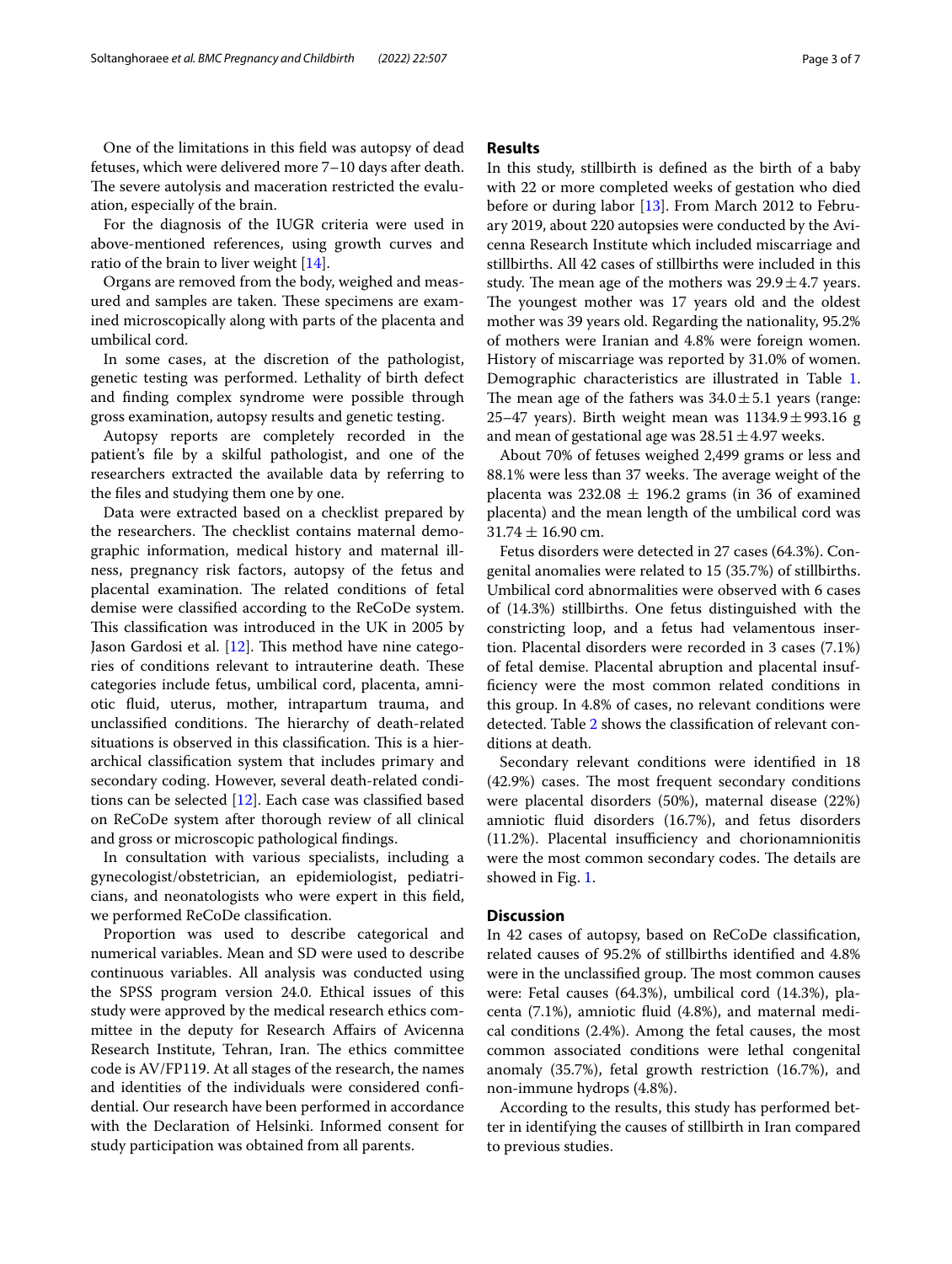<span id="page-3-0"></span>

|  | <b>Table 1</b> Demographic characteristics of stillbirth cases ( $N = 42$ ) |  |
|--|-----------------------------------------------------------------------------|--|
|--|-----------------------------------------------------------------------------|--|

<span id="page-3-1"></span>

| <b>Table 2</b> Classification of relevant condition at death based on |  |  |  |
|-----------------------------------------------------------------------|--|--|--|
| ReCoDe system $(N=42)$                                                |  |  |  |

| Variables                    | N              | %    |
|------------------------------|----------------|------|
| Child sex                    |                |      |
| Male                         | 22             | 52.4 |
| Female                       | 18             | 42.9 |
| Unclear                      | $\mathfrak{D}$ | 4.8  |
| Mother's age                 |                |      |
| Less than 18 years           | $\mathbf{1}$   | 2.8  |
| $18 - 35$                    | 36             | 85.7 |
| More than 35 years           | 5              | 11.9 |
| Delivery type                |                |      |
| Vaginal                      | 25             | 59.5 |
| Caesarian                    | 12             | 28.6 |
| Missing data                 | 5              | 11.9 |
| Gravidity                    |                |      |
| 1 gravida                    | 19             | 45.2 |
| 2-4 gravida                  | 22             | 52.4 |
| More than 4 gravida          | 1              | 2.4  |
| <b>Parity</b>                |                |      |
| $0 - 1$                      | 40             | 95.2 |
| $2 - 4$                      | $\overline{2}$ | 4.8  |
| $\geq 5$                     | $\mathbf 0$    | 0.0  |
| <b>Gestational age</b>       |                |      |
| Preterm (22-36 weeks)        | 37             | 88.1 |
| Term (37-41 weeks)           | $\overline{4}$ | 9.5  |
| Post term ( $\geq$ 42 weeks) | $\overline{0}$ | 0.0  |
| Missing data                 | 1              | 2.4  |
| <b>Fetus weight</b>          |                |      |
| Less than 999gr              | 23             | 54.8 |
| 1000-1499gr                  | 6              | 14.3 |
| 1500-2499gr                  | 3              | 7.1  |
| 2500-4000gr                  | $\overline{4}$ | 9.5  |
| More than 4000gr             | 1              | 2.4  |
| Missing data                 | 5              | 11.9 |
| <b>Fetal stage</b>           |                |      |
| Early (22-28 weeks)          | 22             | 52.4 |
| Late ( $\geq$ 28 weeks)      | 19             | 45.2 |
| Missing data                 | 1              | 2.4  |

We have an integrated maternity care program in Iran which includes pre-pregnancy (one care annually), prenatal care (8 cares) and postpartum (3 cares). These services are performed in health care centers by health care providers. These services are free for everyone  $[15]$  $[15]$ .

A population-based cohort study of 2,625 stillbirth cases in West Midlands compared two classifcation systems: Wigglesworth and ReCoDe [\[12](#page-6-11)]. Wigglesworth is a simple pathophysiological classifcation of perinatal mortality which assigned death to one of five categories. This classifcation is reproducible and can be used without

| Group                   | Category                                | N (%)     |
|-------------------------|-----------------------------------------|-----------|
| Group A: Fetus          | <b>Total</b>                            | 27 (64.3) |
|                         | Lethal congenital anomaly               | 15 (35.7) |
|                         | Infection                               | 1(2.4)    |
|                         | Non-immune hydrops                      | 2(4.8)    |
|                         | Iso-immunisation                        | 1(2.4)    |
|                         | Fetomaternal haemorrhage                | $0(0\%)$  |
|                         | Twin-twin transfusion                   | $0(0\%)$  |
|                         | Fetal growth restriction                | 7 (16.7)  |
|                         | Other                                   | 1(2.4)    |
| Group B: Umbilical cord | <b>Total</b>                            | 6(14.3)   |
|                         | Prolapse                                | $0(0\%)$  |
|                         | Constricting loop or knot               | 1(2.4)    |
|                         | Velamentous insertion                   | 1(2.4)    |
|                         | Other                                   | 4(9.5)    |
| Group C: Placenta       | Total                                   | 3(7.1)    |
|                         | Abruptio                                | 1(2.4)    |
|                         | Praevia                                 | $0(0\%)$  |
|                         | Vasa Praevia                            | $0(0\%)$  |
|                         | Placental insufficiency /infarction     | 1(2.4)    |
|                         | Other                                   | 1(2.4)    |
| Group D: Amniotic fluid | <b>Total</b>                            | 4 (9.6)   |
|                         | Chorioamnionitis                        | 2(4.8)    |
|                         | Oligohydramn ios                        | $0(0\%)$  |
|                         | Polyhydramnios                          | $0(0\%)$  |
|                         | Other                                   | 2(4.8)    |
| Group E: Uterus         | Total                                   | 1(2.4)    |
|                         | Rupture                                 | $0(0\%)$  |
|                         | Other                                   | 1(2.4)    |
| Group F: Mother         | Total                                   | 1(2.4)    |
|                         | <b>Diabetes</b>                         | 1(2.4)    |
|                         | Thyroid diseases                        | $0(0\%)$  |
|                         | <b>Essential Hypertension</b>           | $0(0\%)$  |
|                         | Hypertensive diseases in preg-<br>nancy | $0(0\%)$  |
|                         | Lupus/Antiphospholipid Syn-<br>drome    | $0(0\%)$  |
|                         | Cholestasis                             | 0 (0%)    |
|                         | Drug abuse                              | $0(0\%)$  |
|                         | Other                                   | $0(0\%)$  |
| Group G: Intrapartum    | Total                                   | $0(0\%)$  |
|                         | Asphyxia                                | $0(0\%)$  |
|                         | Birth Trauma                            | $0(0\%)$  |
| Group H: Trauma         | Total                                   | $0(0\%)$  |
|                         | External                                | $0(0\%)$  |
|                         | latrogenic                              | $0(0\%)$  |
| Group I: Unclassified   | Total                                   | 2(4.8)    |
|                         | No relevant condition identified        | 2 (4.8)   |
|                         | No information available                | 0 (0%)    |
| Total                   |                                         | 42 (100%) |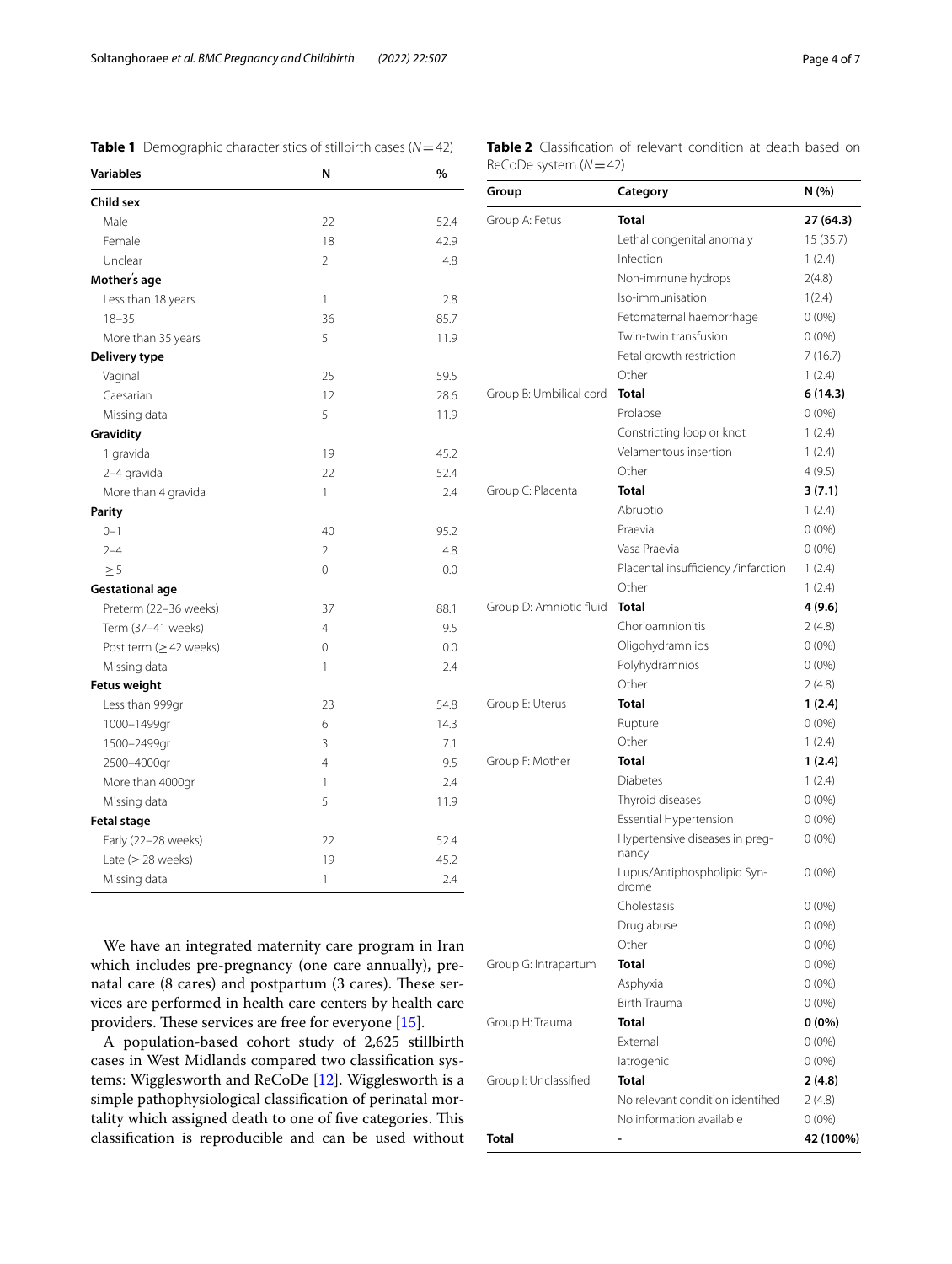

<span id="page-4-0"></span>autopsy [[16\]](#page-6-15). 66.6% of stillbirths were unexplained using the Wigglesworth classifcation, whereas only 15.2% of cases were unexplained using the ReCoDe classifcation [[12\]](#page-6-11). Therefore, it seems that the use of  $ReCoDe$  system greatly reduces the unexplained.

## **Congenital anomaly**

The rate of congenital anomaly among stillborn varies from country to country [\[17\]](#page-6-16). Major anomalies are responsible for 15% to 20% fetal death [[18](#page-6-17)]. A retrospective cohort study of 65,308 singleton pregnancies showed that major congenital anomalies increased the risk of stillbirth by 15-fold and even fetal growth restriction was related with a higher rate of stillbirth [\[19](#page-6-18)]. The Ministry of Health and Medical Education has recommend screening tests including congenital anomalies and neural tube defects for all pregnant women, since  $2011$   $[20]$ . This sample is not representative for all stillbirth cases, however due to the high rate of congenital anomalies in our study (35.7%), it is recommended to assess cost-efectiveness of these screening tests.

# **Fetal growth restriction**

Fetal growth restriction observed in about 17% in our research. It is well noted in literature that a considerable percentage of stillbirths is related to fetal growth restriction  $[21]$  $[21]$ . The risk of stillbirth in pregnancies with unrecognized fetal growth restriction increased over eightfold in comparison to pregnancies without fetal growth restriction [[22\]](#page-6-21).

Recognizing fetal growth restriction before birth is important in preventing stillbirths. Therefore,

sonographic evaluation of fetal growth must be considered for all high risk patients [\[23\]](#page-6-22).

Death at earlier gestational age (GA) is associated with congenital anomalies, intra-uterine growth restriction, and maternal medical conditions. On the other hand, at more advanced gestational ages, maternal medical conditions, obstetric disorders (such as placental abruption, placenta previa, umbilical cord prolapse, and marginal umbilical cord insertion) and unexplained causes are more frequently associated with stillbirth  $[24]$  $[24]$ . This was compatible with our study. About 52.4% of our stillbirth occurred at early fetal stage (22–28 weeks).

## **Cord abnormalities**

In this study umbilical cord abnormalities was present in about 14% of stillbirth cases. Hammad et al. evaluated 496 stillbirths and 94 (19%, 95%CI: 16–23%) of them had umbilical cord abnormality [\[25](#page-6-24)]. Stillbirths associated with umbilical cord abnormalities reported in 2.5 to 19% of cases in other researches [[26–](#page-6-25)[29](#page-6-26)]. So the results of these studies are consistent with our study.

# **Placental abnormalities**

To assess the causes of stillbirth, researchers in a retrospective cohort study in Italy examined 132 stillbirths from 2000 to 2004 with autopsies and placental examinations. The data were classified based on the ReCoDe system. The related cause of 79.84% identified and 20.16% were in the unclassifed group. However, placental insufficiency, which occurs both in early and late stage of pregnancy, has been associated with intrauterine growth retardation. The most common secondary cause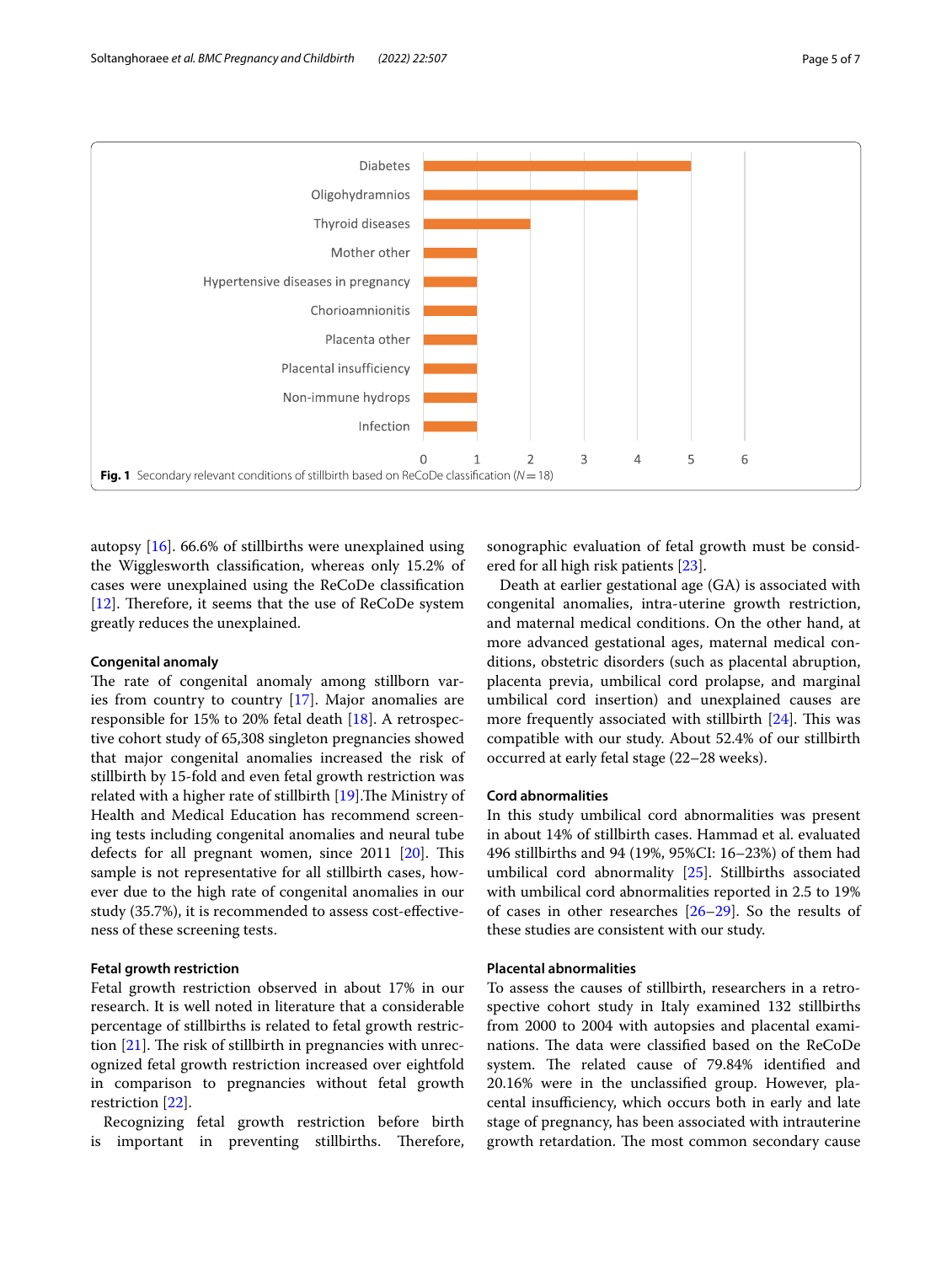was placental abnormalities [[30\]](#page-6-27). In our study placental abnormality responsible for 50% of secondary causes. Literatures confrmed that a signifcant percentage of stillbirth is related to placental pathology. Post-mortem examination of placenta by the skilled pathologist help to investigate the cause of stillbirth [[31](#page-6-28)[–33](#page-6-29)].

Accurate fetal autopsy along with placental examination and clinical information is essential for the assessment of stillbirth and can reduce unexplained cases of stillbirth [\[30](#page-6-27)], however lack of diferent resources (clinical and pathology experts, laboratory and fnancial resources) is the main barrier for using this approach for all cases of stillbirth. In a cohort study from 2009 to 2013 at a third level center, Miller et al. assessed 144 stillbirths step by step. Of these, 104 cases (72%) were dissected. Laboratory and clinical fndings alone identifed the cause of death in 35 cases. In the next step, placental pathology tests identifed the probable cause of death in 61% of cases, and with the addition of autopsy, the possible causes of 74% of stillbirths were diagnosed [\[34](#page-6-30)].

Iranian Maternal and Neonatal Network (IMaN), registers almost all births (live & dead) electronically across the country  $[9]$  $[9]$ . This network recorded the relative conditions of stillbirth based on ReCoDe, but it is adjusted and it does not have enough details and it is not perfect. We still do not have the necessary resources in Iran to collect the necessary data in this feld. It is noteworthy due to the fact that more than 70% of the causes of stillbirth in Iran are unknown (based on unpublished IMaN reports) [\[35\]](#page-6-31), most of the relevant conditions are recognizable thorough review of clinical records, in addition to a simple x-ray and photography. Current system has many caveats, many of the causes would be recognizable with training and establishment of a registration system, and then we need a protocol for doing autopsy for some of the remaining unexplained cases. A review study showed that the autopsy can lead to a change in diagnosis or additional fndings in 22 to 76 percent of perinatal deaths. In addition, if the confrmation of clinical fndings is added, the value of autopsy can reach  $100\%$  [\[36\]](#page-6-32).

The strength of our study was the use of autopsy report for fnding related condition of stillbirths, which increased the accuracy of the results. We have some limitations such as small sample size, and missing data on some variables. In Iran, there is no defned system for which cases to be autopsied. On the other hand, we have limited resources and the centers that perform autopsies for stillbirths. Referral autopsies are performed with the consent of the family. Therefore, our sample was not representative. Another limitation was the use of the ReCoDe, which may not always distinguish between related conditions/risk factors and documented causal association.

# **Conclusions**

Due to fact that the cause of 70% of stillbirths in Iran is unknown, using clinical data in addition to placental examination and autopsy played an important role in identifying the related cause of stillbirth. We found related causes of 95.2% of stillbirths by using autopsy data and ReCoDe classifcation. In order to implement this method in this setting, it is possible to train the ReCoDe classifcation for the interested personnel. Institute can consider special incentives for these people.

#### **Abbreviations**

ReCoDe: Relevant Condition at Death; ICD: International Classifcation of Disease; PSANZ-PDC: Perinatal Society of Australia and New Zealand- Perinatal Death Classifcation; CODAC: Cause of death and associated condition; IMaN: Iranian Maternal and Neonatal Network; WHO: Word Health Organization.

### **Supplementary Information**

The online version contains supplementary material available at [https://doi.](https://doi.org/10.1186/s12884-022-04822-9) [org/10.1186/s12884-022-04822-9](https://doi.org/10.1186/s12884-022-04822-9).

**Additional fle 1.** Demographic-Medical-checklist.

#### **Acknowledgements**

Not applicable.

#### **Authors' contributions**

N. Kh, H.S. and M.M.L. were the major contributor in writing the manuscript. A.S. prepared fgure and tables. All authors read and approved the fnal manuscript.

#### **Funding**

Not applicable.

#### **Availability of data and materials**

The datasets generated and/or analyzed during the current study are not publicly available due to confidentiality but are available from the corresponding author on reasonable request.

#### **Declarations**

#### **Ethics approval and consent to practice**

All experimental protocols were approved by the medical research ethics committee in the deputy for Research Afairs of Avicenna Research Institute, Tehran, Iran. The ethics committee code is AV/FP119. At all stages of the research, the names and identities of the individuals were considered confdential. Our research have been performed in accordance with the Declaration of Helsinki. Informed consent for study participation was obtained from all parents.

#### **Consent for publication**

Not applicable.

#### **Competing interests**

The authors declare that they have no competing interests.

#### **Author details**

<sup>1</sup> Reproductive Biotechnology Research Center, Avicenna Research Institute, ACECR, Tehran, Iran. <sup>2</sup> Preventive Medicine and Public Health Research Center, Psychosocial Health Research InstituteDepartment of Community and Family Medicine, School of Medicine, Iran University of Medical Sciences, Tehran, Iran.